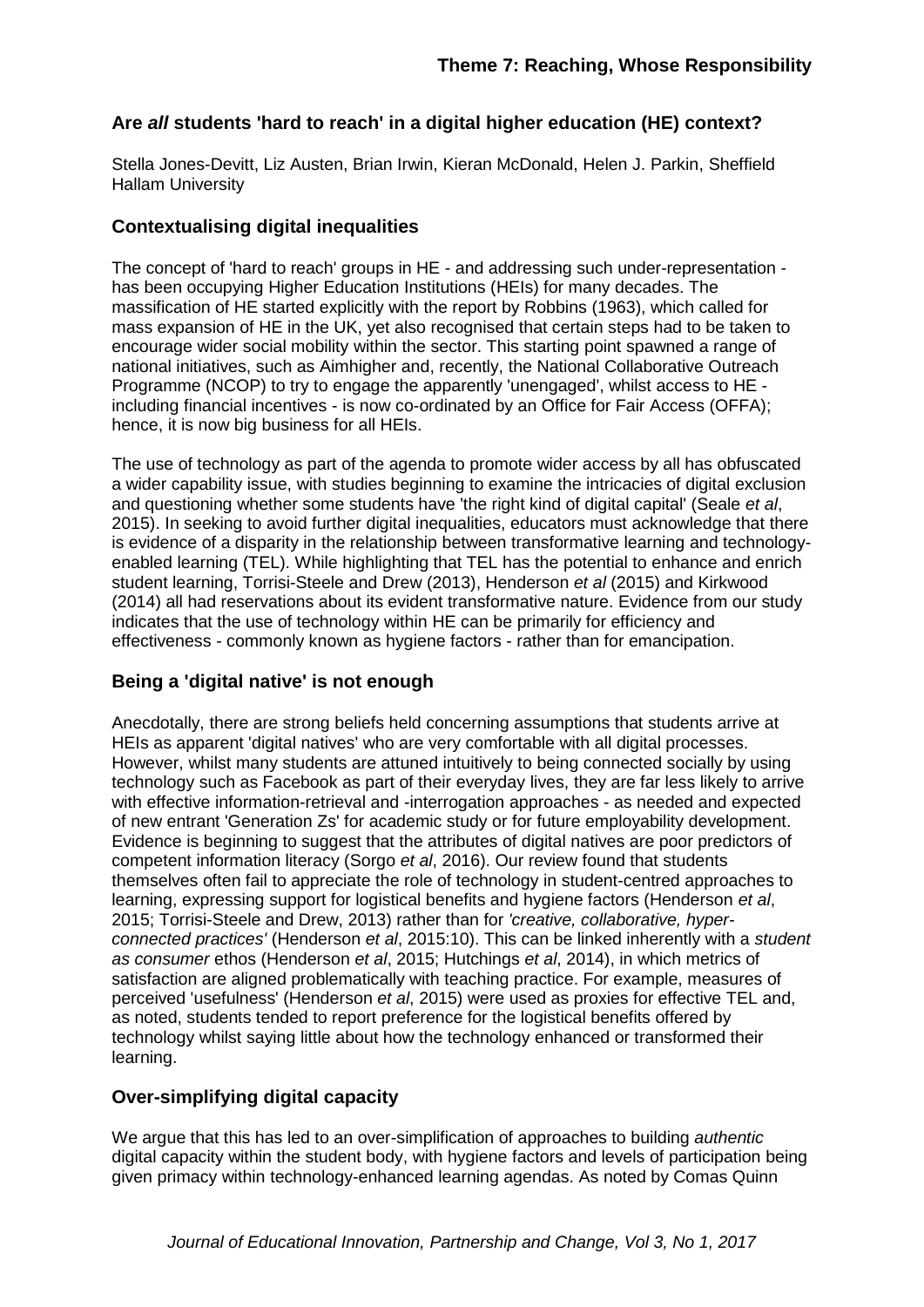(2011:228), this becomes the rapid development of ICT proficiency and digital skills rather than a robust examination of the *'pedagogical possibilities'* of the chosen technology; hence, the default position of technology is to make things simpler for hard-pressed students by linking to efficiency of effort and - in doing so - to make learning more instrumental. This instrumental positioning of digital capability is also sold to staff as desirable, as, in adopting this ethos, both staff and students come to view technology as a way to minimise effort by acting in a performative, rather than pedagogically-led, manner. When students are placed at the centre of TEL, their voices - or imposed success measures - carry weight in any assessment of effectiveness.

Excellent student-centred teaching needs to assess tipping points when introducing new ways of learning, described by Hutchings *et al*, as the *'optimum disruption of the student experience'* (2014:154); Beetham and Sharpe (2013:4) identify this as a disruption of norms to *'usher in completely new forms of learning activity'*. Paradoxically, teaching which fails to appreciate this *'optimum disruption'* when using technology is at risk of creating dissatisfied and unengaged students. As student satisfaction is now linked inherently to teaching excellence in UK HE (BIS, 2016), the negotiation of this balance requires a digitally-capable teacher: one who can juxtapose pedagogy with technological skills whilst removing the sovereignty - and consumption - of technological hygiene factors as an inevitable and desired rite of student passage.

#### **Developing engaged digitally-capable students**

In summary, evidence indicates that students are spending considerably less time studying (Endsleigh, 2015), yet their 'efficiency' savings are not being re-employed for learning purposes as many are substituting part-time working for studying in order to offset financial costs. This reinforces the notion of students as increasingly judicious consumers rather than as learners (Neves and Hillman, 2016). The pedagogical challenge concerns considering ways of engaging *all* students to understand how digital technology can position transformative learning 'within reach', whilst moving beyond technological hygiene and social connectedness. Our review concluded that a broader conceptualisation of digital capability is needed to promote teaching excellence in Higher Education. This might involve HEIs in conceptualising a bolder consideration of the 'why' alongside the 'what' and the 'how'. Inclusion of an underlying pedagogy which cements the link between digital capability and teaching excellence can ground capability in an understanding of purpose and intended outcomes. This is a fundamental way to engage all students - and staff for that matter - to appreciate that risk-taking is an essential pre-requisite for developing their digital capability, rather than to rely on the quick-fix technological determinism that appears so prevalent at present; failure to do so arguably renders all students as 'hard to reach' in this context.

#### **Reference list**

Austen, L., Parkin, H. J., Jones-Devitt, S., McDonald, K. and Irwin, B. (2016) *Digital capability and teaching excellence: an integrative review exploring what infrastructure and strategies are necessary to support effective use of technology enabled learning (TEL).* Gloucester: QAA.

Beetham, H. and Sharpe, R. (2013) *Rethinking pedagogy for a digital age: Designing for 21st century learning.* New York: Routledge.

Comas-Quinn, A. (2011) 'Learning to teach online or learning to become an online teacher: An exploration of teachers' experiences in a blended learning course.' *ReCALL,* 23(3), 218- 232.